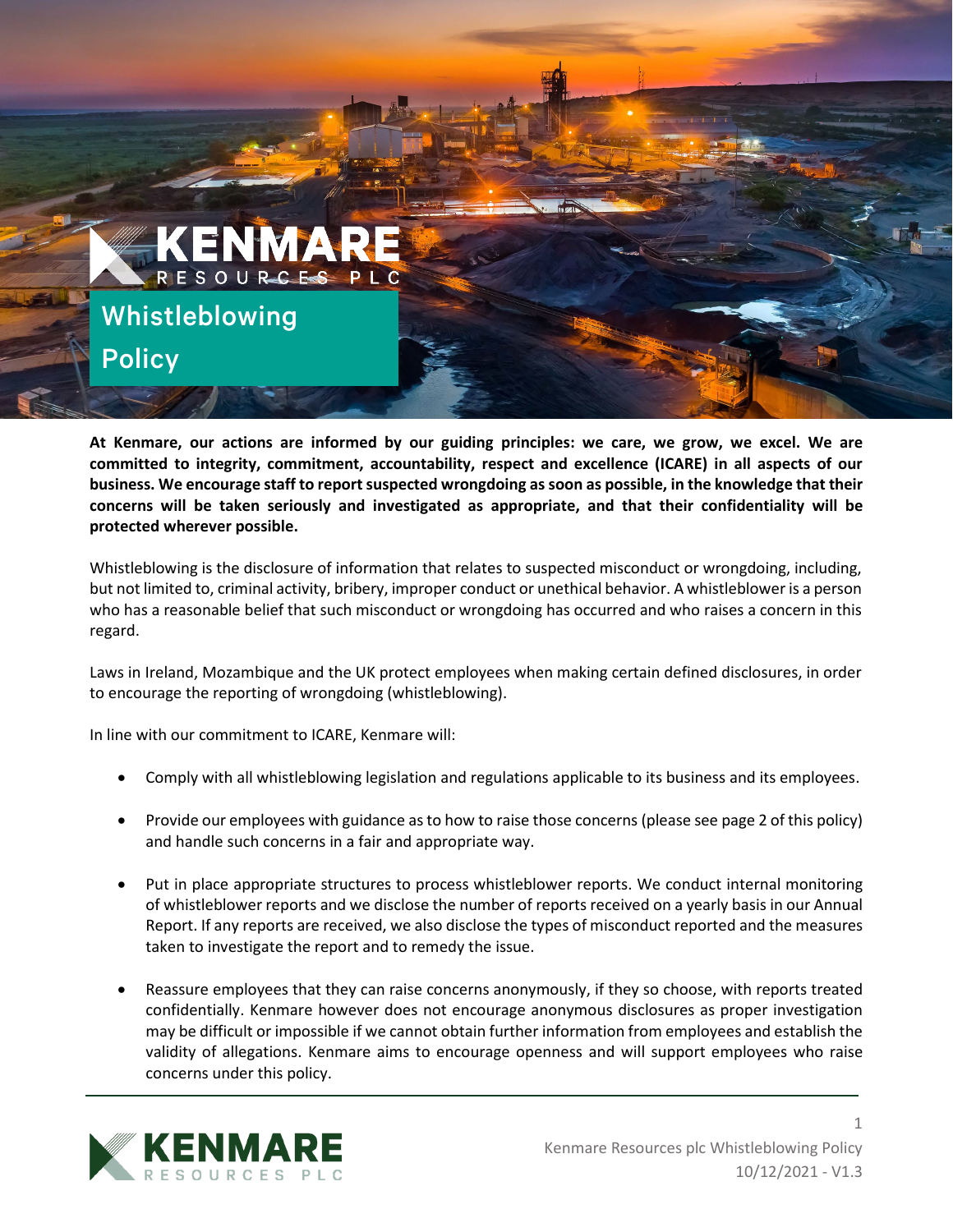- Reassure employees that Kenmare will not tolerate any victimisation or detrimental treatment of employees who raise a whistleblowing concern, even if they turn out to be mistaken.
- Make the Whistleblowing Policy available to all employees in Portuguese, the official language of Mozambique, as well as in English. This Whistleblowing Policy is available on Kenmare's website and it is made available to our third-party service providers.
- Proactively communicate the Whistleblowing Policy to new employees during their induction and provide training on it to existing employees on a regular basis.

## **Raising a whistleblowing concern**

This is a summary of the more detailed procedure that is set out in Kenmare's Whistleblowing Procedure:

## *Option 1 – Line manager or relevant department head*

Employees are encouraged to raise any concerns with their Line Manager or relevant Department Head, where possible. They may tell them in person or put the matter in writing. They may be able to agree a way of resolving the concern quickly and effectively.

## *Option 2 - Call the independent confidential external line*

Where the matter is more serious, or an employee feels that their Line Manager or relevant Department Head has not addressed their concern, or if the employee prefers not to raise it with them for any reason, they should utilise the independent confidential hotline or email address.

The company providing this service is called Safecall, a global 24/7 whistleblowing hotline that is focused on safely allowing ethical transparency between a company and its employees. Safecall provides an independent external reporting line where employees or other stakeholders can raise concerns, in Portuguese or English, about Kenmare and be assured that it will be investigated. Safecall summarise the content of the call and send it (with a copy to our General Counsel) to Kenmare's Internal Auditor, or in certain circumstances to the Company Secretary, who will then consider the appropriate next steps.

Safecall will not disclose the employee's name to Kenmare if they wish to remain anonymous. The Safecall service is available 24 hours a day, 365 days a year via the number below:



Alternatively Safecall can be contacted via e-mail at [kenmare@safecall.co.uk](mailto:kenmare@safecall.co.uk) or via the web: [www.safecall.co.uk/report](http://www.safecall.co.uk/report)

*Option 3 - Senior Non-Executive Director or General Counsel*

If these channels have been followed and employees still have concerns, or if employees feel the matter is so



2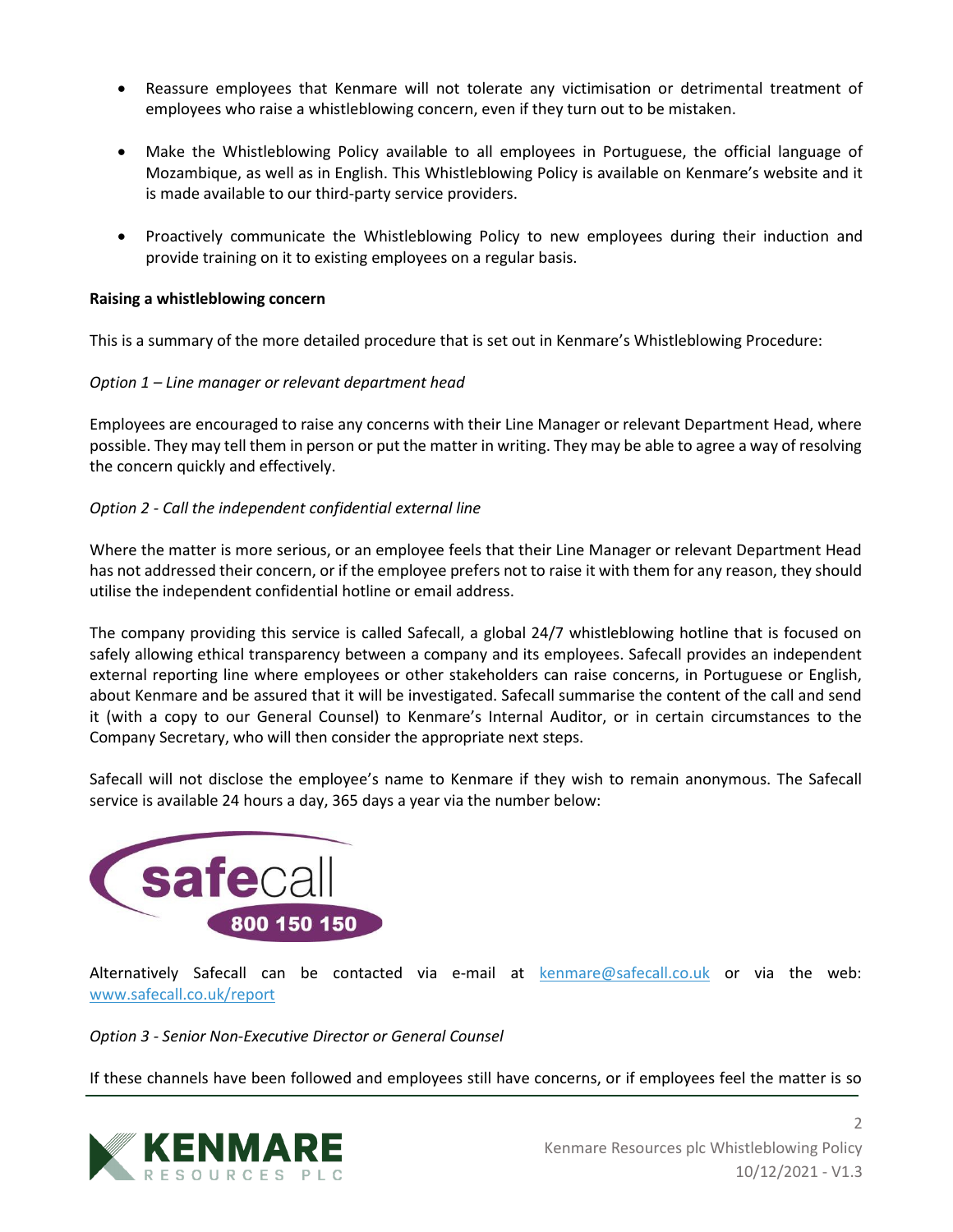serious that it cannot be discussed with any of the above, they should contact the Audit & Risk Committee Chairperson, Deirdre Somers a[t dsomers@kenmareresources.com](mailto:dsomers@kenmareresources.com) or the General Counsel, Rajan Subberwal, on +353 87 220 9854 or [rsubberwal@kenmareresources.com.](mailto:rsubberwal@kenmareresources.com)

Kenmare will ensure that employees understand and adhere to this Whistleblowing Policy. For more information, Kenmare employees should refer to our Whistleblowing Procedure.

We will also ensure that third-party service providers (including contractors, suppliers, and business partners) are aware of our Whistleblowing Policy.

The Whistleblowing Policy is implemented by members of the Executive Committee and site leadership. The Audit & Risk Committee, and more widely the Board of Directors, has responsibility for overseeing companywide compliance to the Whistleblowing Policy.

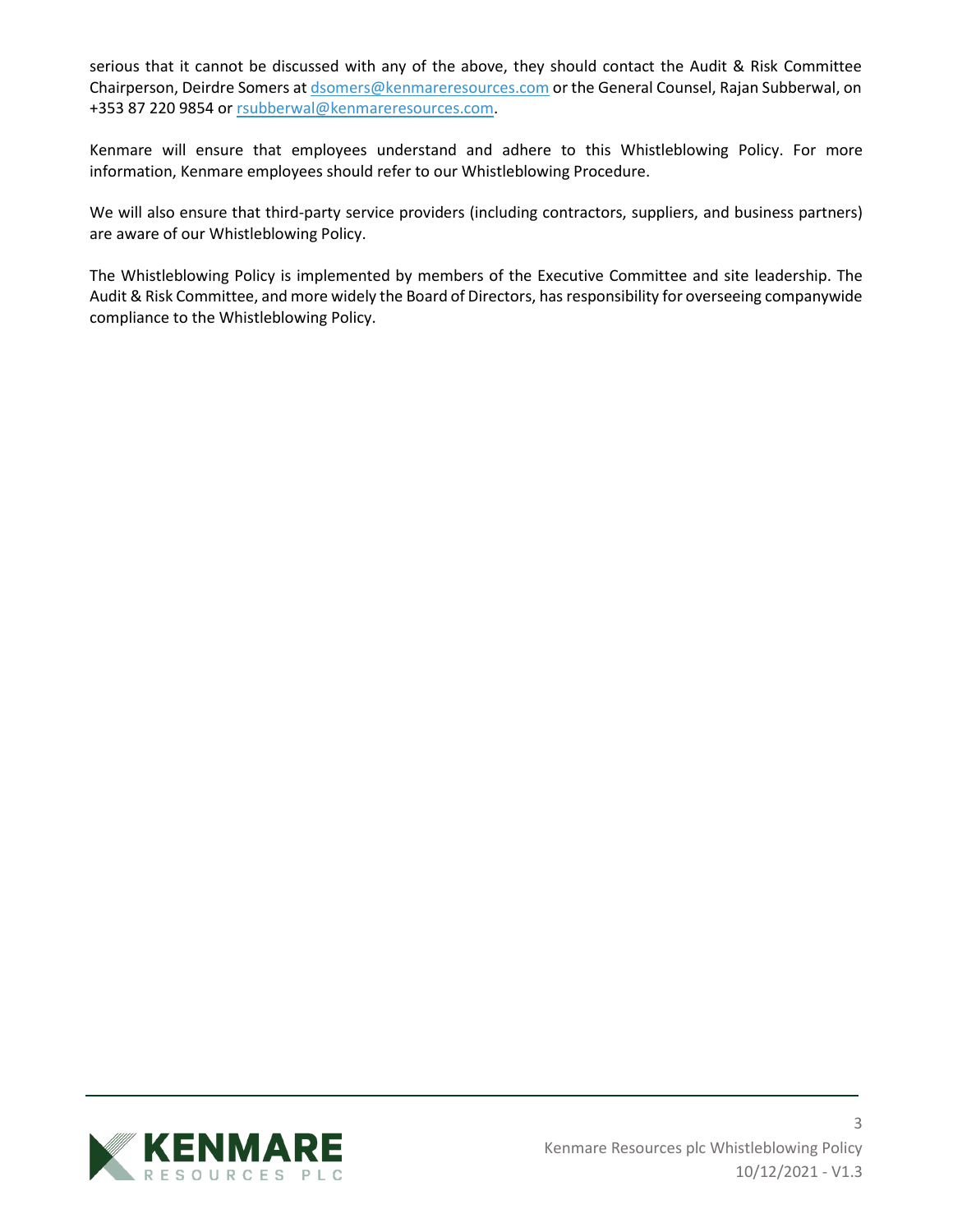This policy was reviewed and approved by the Board of Kenmare Resources plc and is signed by Michael Carvill, Managing Director on behalf of the Board of Kenmare Resources plc.

# **Michael Carvill**

Managing Director 10 December 2021

# **About Kenmare and scope of policy**

Kenmare is an established mining company operating the Moma Titanium Minerals Mine on the north-east coast of Mozambique. This Policy covers the Mine, our Mozambican offices in Nampula and Maputo and our head office in Dublin, Ireland.

We are one of the world's largest producers of mineral sands products, key raw materials ultimately consumed in everyday "quality-of-life" items such as paints, plastics, and ceramic tiles. We mine titanium-rich sands, mainly using dredges that float in artificial ponds, removing 3-5% of ore mined, and separate it into its constituent minerals. We then progressively rehabilitate the mined land before it is handed back to the local community. Once the minerals are separated, we transport our final products to ocean-going vessels from our dedicated port facility.



 $\Delta$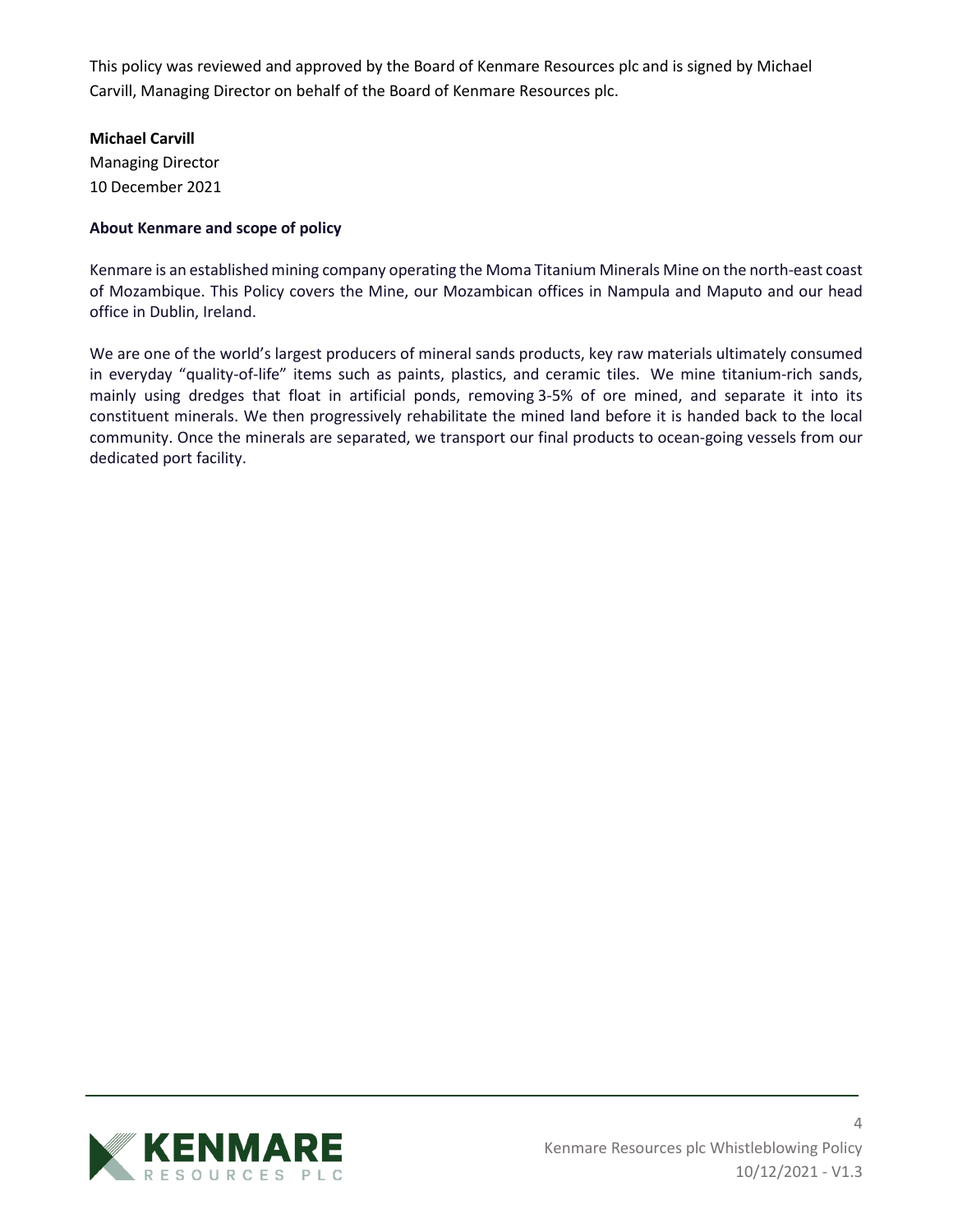